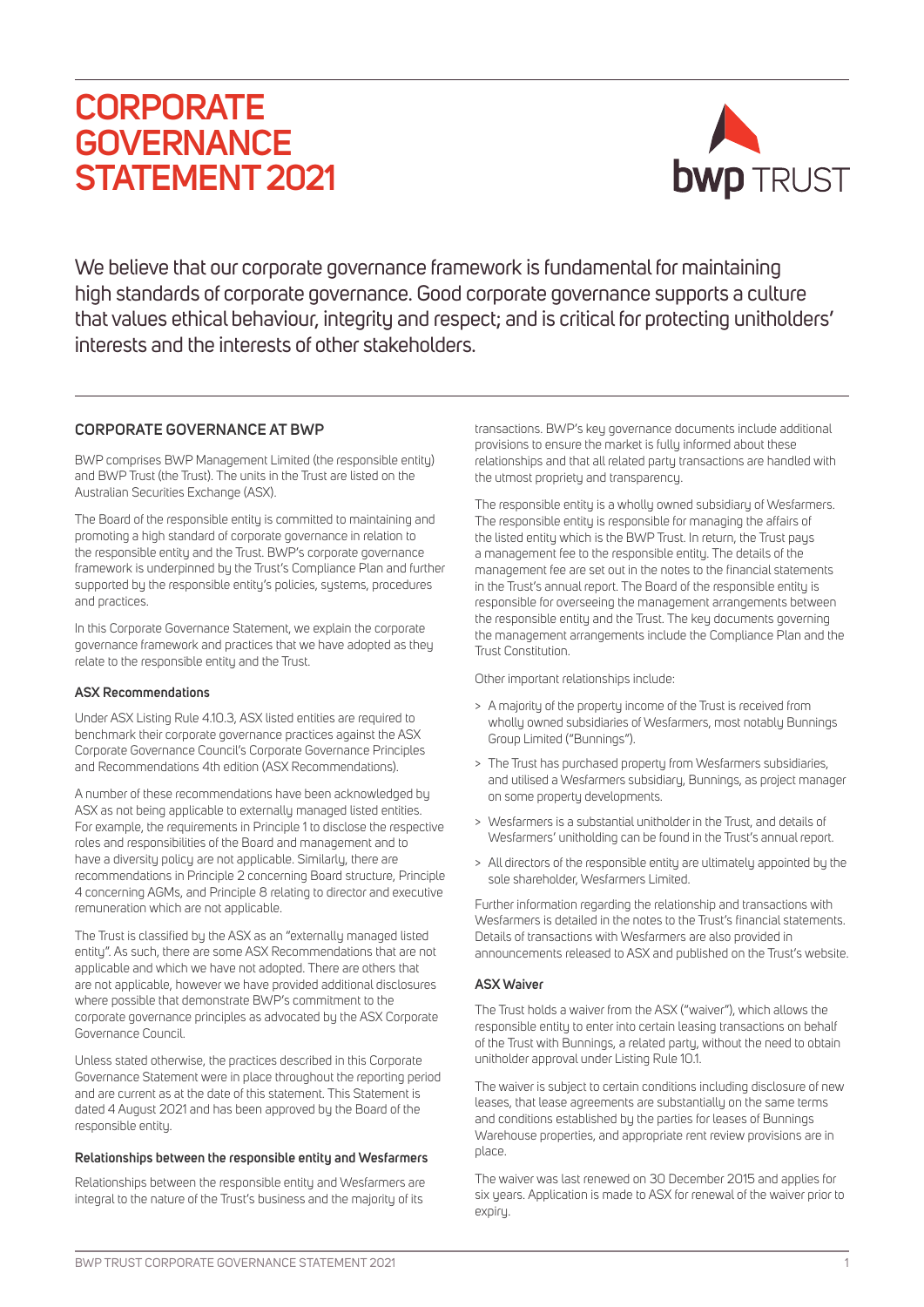# **1. FOUNDATIONS FOR MANAGEMENT AND OVERSIGHT**

The respective roles and responsibilities of the responsible entity's Board and management are set out in detail in the responsible entity's Board charter which is available on the Trust website.

### **Board role and responsibilities**

The role of the Board of the responsible entity is to demonstrate leadership; approve purpose, values and strategic direction; oversee the effective management of the responsible entity and the Trust and ensure that the affairs of the Trust are managed in a manner that protects and enhances the interests of its unitholders while taking into account the interests of customers, suppliers, lenders and the wider community.

Its responsibilities include:

- > setting the expectations on culture and ensuring adherence to high standards of corporate governance and compliance with legal obligations;
- > assessing the performance of the Managing Director and providing guidance and feedback;
- > approving the corporate plan, annual operating and capital expenditure budgets for the Trust and monitoring performance against these;
- > approving major business initiatives;
- > monitoring and overseeing the responsible entity and Trust's financial positions;
- > determining that satisfactory arrangements are in place for auditing the Trust's financial affairs;
- > satisfying itself that the responsible entity has an appropriate risk management framework (for both financial and non-financial risks including oversight and assessment of climate-related risks and opportunities) and that management operates within the risk appetites set by the Board;
- > ensuring that all transactions with Wesfarmers and other related parties are carried out at arm's length, including obtaining independent valuation support for property related transactions; and
- > reviewing the level and adequacy of services provided by external service providers including services provided by Wesfarmers.

The Board has delegated other matters to the Managing Director subject to financial and other limits.

#### **Chairman**

The Chairman's role is to lead the Board. His responsibilities are detailed in the Board charter. They include chairing Board meetings, ensuring effective discussions and outcomes at those meetings, and facilitating open and effective communications with management.

## **Board committees**

The Board has two standing committees that focus on specific responsibilities. The charters of each committee are available on the Trust's website.

Due to the small Board size and the fact that the committee meetings are usually held immediately preceding or following a Board meeting, all directors are generally available to attend for the duration of the committee sessions. For this reason, and to meet ASX Recommendations, prescribed committee composition requirements, the Board has found it more efficient for all non-executive directors to attend as members of the two committees. Each committee makes recommendations to the full Board and as all Board members are

fully informed having participated in the committee briefings and discussions, the Board is often able to make its decision without further deliberation.

#### *Table 1: Board committees\**

|                             | <b>Audit &amp; Risk Committee</b>                                                            | Remuneration &<br><b>Nomination Committee</b>                                         |  |  |
|-----------------------------|----------------------------------------------------------------------------------------------|---------------------------------------------------------------------------------------|--|--|
| Roles &<br>responsibilities | External reporting                                                                           | Managing Director<br>(MD) appointment &<br>succession<br>MD performance<br>assessment |  |  |
|                             | Internal controls and risk<br>management                                                     |                                                                                       |  |  |
|                             | External audit matters                                                                       |                                                                                       |  |  |
|                             | Compliance audit matters                                                                     | Board & committee<br>performance assessment                                           |  |  |
|                             | Auditor communications                                                                       |                                                                                       |  |  |
|                             | Internal audit requirement<br>review                                                         | Board and management<br>succession                                                    |  |  |
|                             |                                                                                              | Board remuneration                                                                    |  |  |
| Composition                 | 3 or more non-executive<br>directors                                                         | 3 or more non-executive<br>directors                                                  |  |  |
|                             | A majority of "external"<br>non-executive directors                                          | A majority of "external"<br>non-executive directors                                   |  |  |
|                             | Members who between<br>them have adequate<br>accounting, financial and<br>industry expertise | Chaired by the chairman<br>of the Board                                               |  |  |
|                             | Chaired by an "external"<br>director who is not chair<br>of the Board                        |                                                                                       |  |  |
| Membership at               | FE Harris (Chairman)                                                                         | E Fraunschiel (Chairman)                                                              |  |  |
| 30 June 2021                | E Fraunschiel                                                                                | FF Harris                                                                             |  |  |
|                             | AJ Howarth                                                                                   | A. <sub>J</sub> Howarth                                                               |  |  |
|                             | AJ Quinn                                                                                     | AJ Quinn                                                                              |  |  |
|                             | <b>MJG Steur</b>                                                                             | <b>MJG Steur</b>                                                                      |  |  |

\* The responsible entity of a registered scheme is not required to establish a compliance committee if at least half of the directors of the responsible entity are external directors (as defined under section 601JA of the Corporations Act 2001 ("the Act")). More than half of the responsible entity's Board are external directors and as such a compliance committee is not required.

#### **Management responsibilities**

The Managing Director of the responsible entity has the following responsibilities:

- > Managing the day-to-day operations of the responsible entity and the Trust in a manner consistent with the purpose, values, strategy, corporate plans and polices approved by the Board;
- > Development and execution of corporate plans and strategies that enable the Trust to achieve its objectives and deliver on its purpose;
- > Development, implementation and monitoring of risk management, governance and compliance systems within risk appetite limits set by the Board;
- > Reporting to the Board in an accurate, timely and clear manner;
- > Providing leadership and guidance to the management team and all team members;
- > Instilling and reinforcing the desired culture by providing a work environment that supports behaviours that reflect the organisation's core values.

The separation of responsibilities between the Board and management is clearly understood and respected.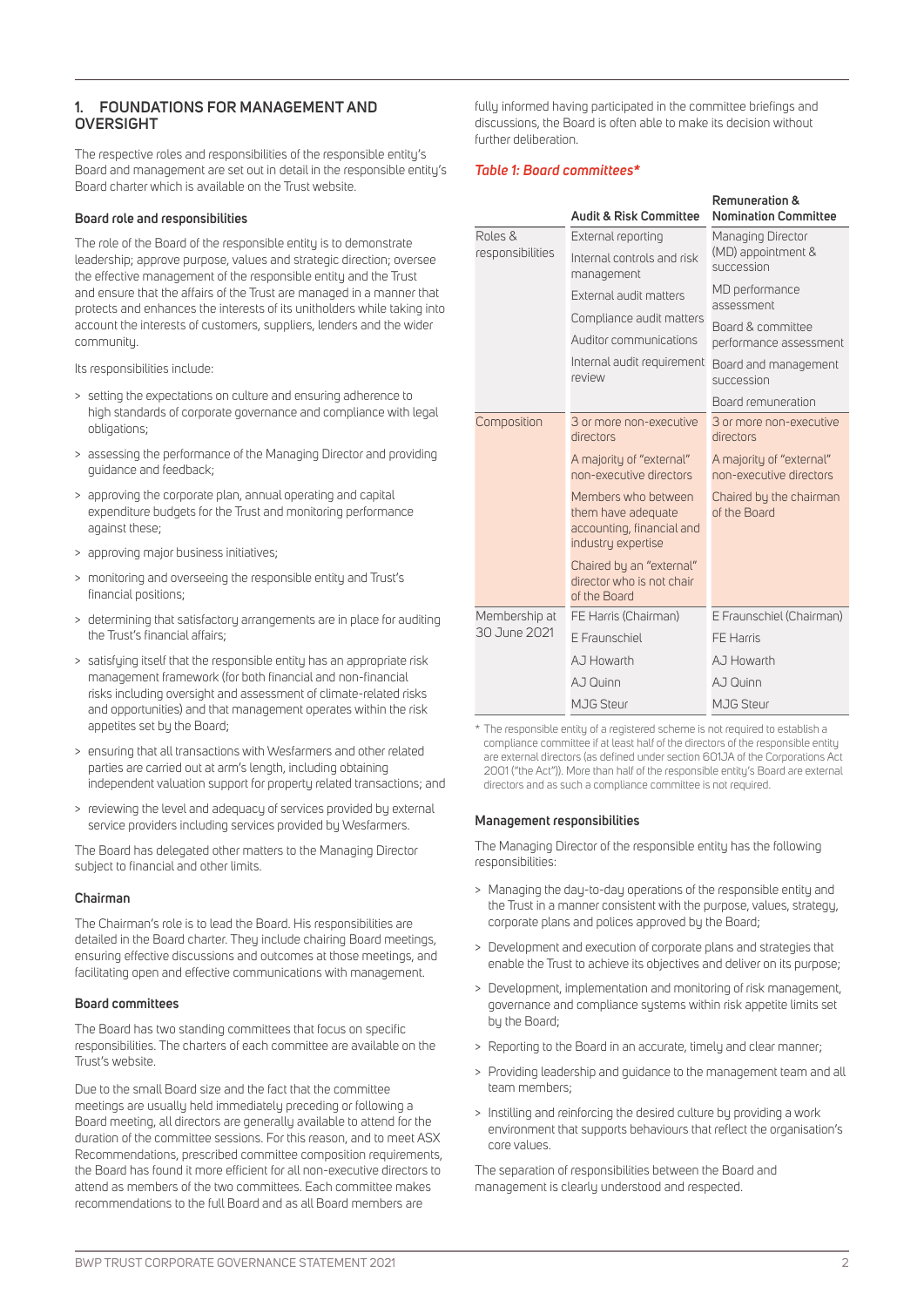### **Company Secretary**

Karen Lange is the Company Secretary to the responsible entity. She is a Fellow of the Governance Institute of Australia. She has extensive experience across the mining, industrial and financial services industry sectors and more than 30 years company secretarial experience, including company secretary of Woodside Petroleum Limited and Wesfarmers Limited. The Company Secretary is accountable to the Board, through the Chairman, on all matters to do with the proper functioning of the Board. All directors have access to the Company Secretary for advice and services. The Board is responsible for the appointment and removal of the Company Secretary.

#### **Board renewal and succession planning**

The Board's succession plan is reviewed regularly by the Remuneration & Nomination Committee to ensure the Board maintains a balance of skills and experience appropriate for the Trust taking into consideration its current and emerging business objectives and challenges.

New Board appointments are preceded by appropriate checks with regard to character, experience, education, criminal record and bankruptcy history. New directors are provided with extensive induction materials and opportunities to meet with Board members and management. Induction programs are tailored to the new director's existing skills, knowledge and experience.

The responsible entity has a written agreement with each director setting out the terms of their appointment. The appointment of new directors to the responsible entity is ultimately subject to approval of the shareholder, which for the responsible entity is Wesfarmers Limited.

There were no new director appointments during the reporting period.

#### **Performance assessments**

The Board and its committees participate in performance evaluations on average every two years.

The last Board, committee and individual director performance evaluation was completed during the previous reporting period in December 2019. Detailed questionnaires assessing performance against responsibilities as set out in the charters are circulated to all directors, and the results compiled into a report for Board discussion. The performance of each non-executive director is assessed by fellow Board members and a report issued for discussion between the director and Chairman.

Performance evaluations were not required to be conducted during the reporting period under review.

# **2. BOARD STRUCTURE AND COMPOSITION**

The responsible entity's Board should comprise a sufficient number of directors (not less than four) to ensure it has the balance of skills, knowledge and experience required to be effective and add value.

The Board is currently comprised of one executive director, and five non-executive directors, four of whom meet the external director requirements of section 601JA of the Act.

The Chairman, Erich Fraunschiel, is an external director. The roles of the Chairman and Managing Director are separate and not performed by the same person.

As described in the Board Charter, Wesfarmers may nominate one director to the responsible entity Board. Tony Howarth, who retired from the Wesfarmers Limited Board on 14 November 2019, remains a director of the responsible entity, but has ceased to be the Wesfarmers nominated director.

Details of the current directors, including their qualifications and date of appointment are set out in the following table. Detailed biographies are provided in the Trust's 2021 annual report and on its website.

#### *Table 2: Current directors of the responsible entity*

| Name of Director    | Term in office                    | Qualifications                                        |  |  |
|---------------------|-----------------------------------|-------------------------------------------------------|--|--|
| Frich Fraunschiel * | Director since<br>February 2015   | BCom(Hons),<br>FCPA, FAICD                            |  |  |
|                     | Chairman since<br>December 2015   |                                                       |  |  |
| Fiona Harris AM *   | Director since<br>October 2012    | BCom, FCA, FAICD                                      |  |  |
| Tony Howarth AO     | Director since<br>October 2012    | CITWA, Hon.LLD<br>(UWA), SF Fin(Life),<br>FAICD(Life) |  |  |
| Alison Quinn *      | Director since<br>3 December 2019 | BCom, FAIM, FUDIA,<br><b>GAICD</b>                    |  |  |
| Michael Steur *     | Director since<br>February 2015   | DipVal, FAPI, FRICS,<br>FPINZ(Life), MAICD            |  |  |
| Michael Wedgwood    | Director since<br>February 2014   | BCom, MSc (Finance),<br>GAICD                         |  |  |

\* External directors as defined under s601JA of the Act

#### **Director skills and experience**

When assessing suitable director candidates for appointment, a significant emphasis is placed on the candidate's possession of fundamental qualities such as honesty and integrity, interpersonal skills, reputation, good instincts and judgement, and a commitment to contribute and create value for unitholders. While these attributes do not necessarily lend themselves to illustration in a skills matrix, they nevertheless are critical factors to the design of an effective board.

The Board is satisfied that its current directors possess these fundamental qualities and have the appropriate combinations of skills and experiences to discharge the Board's responsibilities to the responsible entity and the Trust.

The Board has identified Property, Finance and Governance as the skillsets and experiences considered essential for the Trust and in which some Board members are required to bring specialist expertise. Other skills highly valued by the Board include experience in capital projects, strategy and planning, risk management, retail, leadership and commercial, as well as experience working in the ASX200 listed environment. Non-critical related industries knowledge considered of some additional benefit includes technology, regulatory and urban planning. The Board completed a review of its skills matrix in 2020. No changes were made to the skillsets and experiences required by the Board. A summary of these skills and their relevance to the Trust is provided in the following table.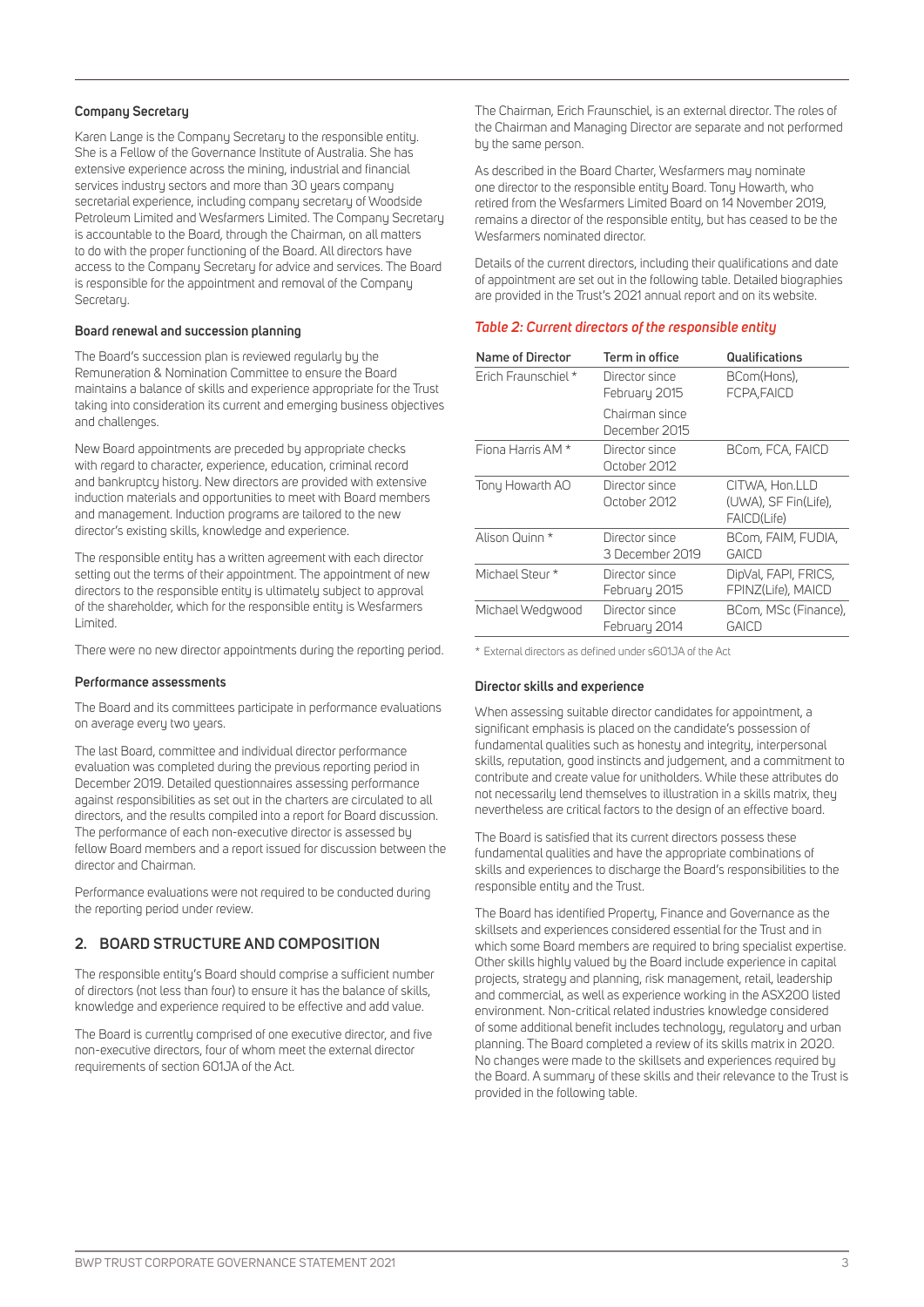# *Table 3: Board skills and experiences relevant to the responsible entity and the Trust*

| Skills/Experience |                                                    | Description                                                                                                                                                                                                                                          |  |  |  |
|-------------------|----------------------------------------------------|------------------------------------------------------------------------------------------------------------------------------------------------------------------------------------------------------------------------------------------------------|--|--|--|
| <b>Essential</b>  | Property                                           | Industrial and/or commercial property sector expertise in a large Australian<br>REIT or other property related business, or as an accredited practicing industry<br>professional                                                                     |  |  |  |
|                   | <b>Financial acumen</b>                            | Financial services sector with expertise in areas such as financial accounting and<br>reporting; corporate finance; asset financing; banking; treasury; auditing; and the<br>ability to understand financial reports                                 |  |  |  |
|                   | Governance                                         | Demonstrated understanding of, and commitment to, high governance standards<br>eg evidenced by Board or senior executive roles with large listed organisations<br>with exemplary governance, environmental and safety standards                      |  |  |  |
| Valued            | Australian listed environment                      | Several years of senior management or director experience in the ASX200 listed<br>entity environment, with a strong understanding of the Australian regulatory<br>regime, and how it applies to listed entities and the responsibilities of officers |  |  |  |
|                   | Capital projects                                   | Experience with large-scale capital financing involving large capital outlays<br>and requiring effective project management involving meticulous planning and<br>execution to exacting timetables                                                    |  |  |  |
|                   | Strategy and planning                              | Experience with developing strategy; setting objectives based on longer-term<br>investment horizons; implementation of strategy and ensuring accountability for<br>the outcomes as well as delivery on expectations to stakeholders                  |  |  |  |
|                   | Risk management                                    | Experience at recognising and managing risk (including development of<br>appropriate risk management frameworks; setting risk appetites for an entity;<br>overseeing the framework and ensuring that the framework remains sound).                   |  |  |  |
|                   | Leadership and commercial                          | Successful senior executive or recognised industry leader with proven track<br>record in the business environment                                                                                                                                    |  |  |  |
|                   | <b>Retail</b>                                      | Expertise gained in the retail industry, including understanding how retail<br>is impacted by globalisation, technological innovation, changing consumer<br>behaviours & expectations and impact of social media                                     |  |  |  |
| <b>Useful</b>     | Other related industries knowledge<br>- Technology | Expertise gained in an industry that is dependent for its success on innovations<br>in technology; and/or subject to ongoing technological disruption to its business<br>models                                                                      |  |  |  |
|                   | - Regulatory<br>- Urban planning                   | Expertise gained in AFSL or APRA regulated businesses; eg banks, managed<br>investment schemes; investment management                                                                                                                                |  |  |  |
|                   |                                                    | Expertise in the technical and political processes concerned with the use of<br>land, protection and use of environment and design of the urban environment;<br>the impact of changing demographics on urban landscapes                              |  |  |  |

An assessment in June 2020 of all current directors' skills and expertise confirmed that each of the above relevant skills and experiences are held in appropriate measures across the Board, as illustrated by the "Skills & experience" graph below. The Board is satisfied that this assessment remains relevant for the 2021 reporting period. To the extent that any skills are not represented on the Board, they are augmented through management and external advisors. The Board believes that there are no significant or concerning skills gaps at this time.



## **BOARD SKILLS & EXPERIENCE**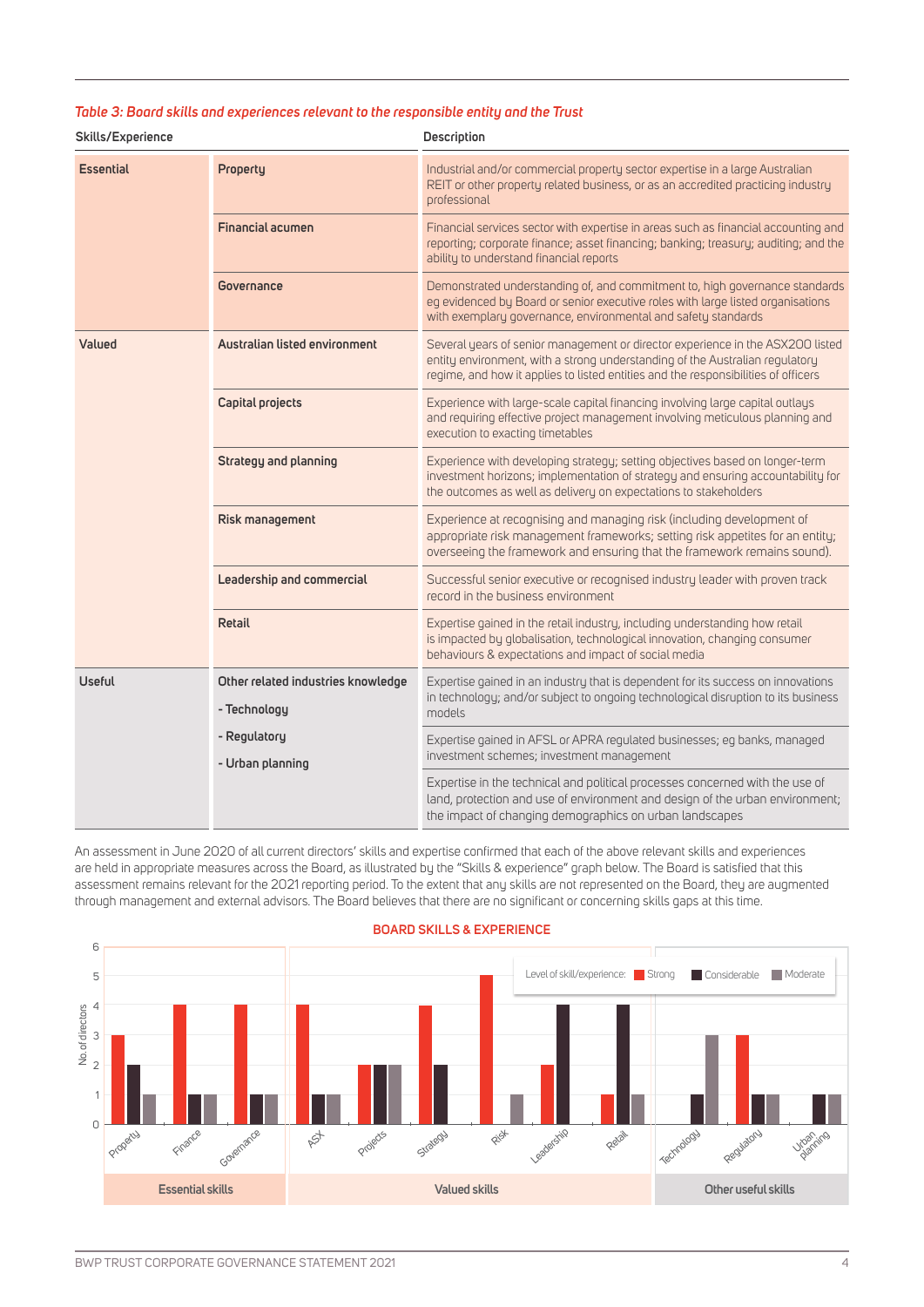Other diversity measures of the Board have been illustrated in the tenure, geographic location and gender balance graphs below.



All non-executive directors are expected to voluntarily review their membership of the Board from time to time taking into account, length of service, age, qualifications and expertise relevant to the responsible entity's board composition requirements and the overall interests of the responsible entity and the Trust.

#### **Director independence**

The rules and regulations applicable to managed investment schemes rely on the "external director" constituency of a responsible entity board (or, where applicable, its compliance committee) to ensure there is an adequate level of independence on the board.

The responsible entity's Board comprises a majority of non executive directors who meet the external director requirements and who the Board considers are able to bring an independent view to the Board's deliberations.

In making an assessment of each director's "external" status, the Board considers all relevant facts and circumstances. It takes into account if a director has any of the relationships or interests described under section 601JA of the Act and whether that relationship or interest is material.

The test of whether a relationship or interest is material is based on the nature of the relationship or interest and on the circumstances and activities of the director. Materiality is considered from the perspective of the Trust, the persons or organisations with which the director is associated, and from the perspective of the director.

The Board reviews the "external" status of its directors before they are appointed, on an annual basis, and at the commencement of any significant transactions requiring unitholder approval.

Four of the responsible entity's six current directors are considered by the Board to be external directors as defined by section 601JA of the Act. Of the five non-executive directors, Tony Howarth, who was a director of the Wesfarmers Limited board and the Wesfarmers nominee to the responsible entity Board until 14 November 2019, is not an external director. He is required to serve a period of two years following his retirement from the Wesfarmers board before he will be eligible for consideration as an external director.

Michael Wedgwood is not an external director due to his executive status.

Overall, the Board is satisfied that all directors bring an independent judgement to bear on Board decisions in relation to the affairs of the Trust and its unitholders.

#### **Professional development**

The Board periodically reviews whether there is a need for existing directors to undertake professional development to maintain the skills and knowledge needed to perform their role as directors effectively. A review was conducted in the reporting period during which directors identified a number of new or emerging business and governance areas of interest. Experts in these fields were engaged to provide briefings to the Board on these topics.

#### **Access to information and advice**

Subject to prior approval of the Chairman, directors may obtain independent professional advice at the expense of the responsible entity on matters arising in the course of their Board duties.

They also have the right to seek explanations and additional information from management and auditors.

#### **Attendance at meetings**

The Board holds at least six scheduled meetings each year, although additional meetings may be called as and when required.

During the year the Board held seven meetings and two risk management and opportunities workshops. Due to Covid-19 related travel restrictions during the reporting period, all Board and committee meetings were held and attended by videoconference.

#### *Table 4: Directors' meeting attendances*

| <b>Directors</b>    | <b>Audit &amp; Risk</b><br>Board<br>Committee |               |   | Remuneration<br>& Nomination<br>Committee |               |               |
|---------------------|-----------------------------------------------|---------------|---|-------------------------------------------|---------------|---------------|
|                     |                                               | Held Attended |   | Held Attended                             |               | Held Attended |
| Erich               |                                               |               |   |                                           |               |               |
| Fraunschiel         | 7                                             | 7             | 3 | 3                                         | 2             | $\mathcal{P}$ |
| Fiona Harris        | 7                                             | 7             | 3 | 3                                         | 2             | 2             |
| Tony Howarth        | 7                                             | 7             | 3 | 3                                         | 2             | 2             |
| Mike Steur          | 7                                             | 7             | 3 | 3                                         | 2             | 2             |
| Alison Quinn        | 7                                             | 7             | 3 | 3                                         | $\mathcal{P}$ | $\mathcal{P}$ |
| Michael<br>Wedgwood |                                               | 7             |   |                                           |               |               |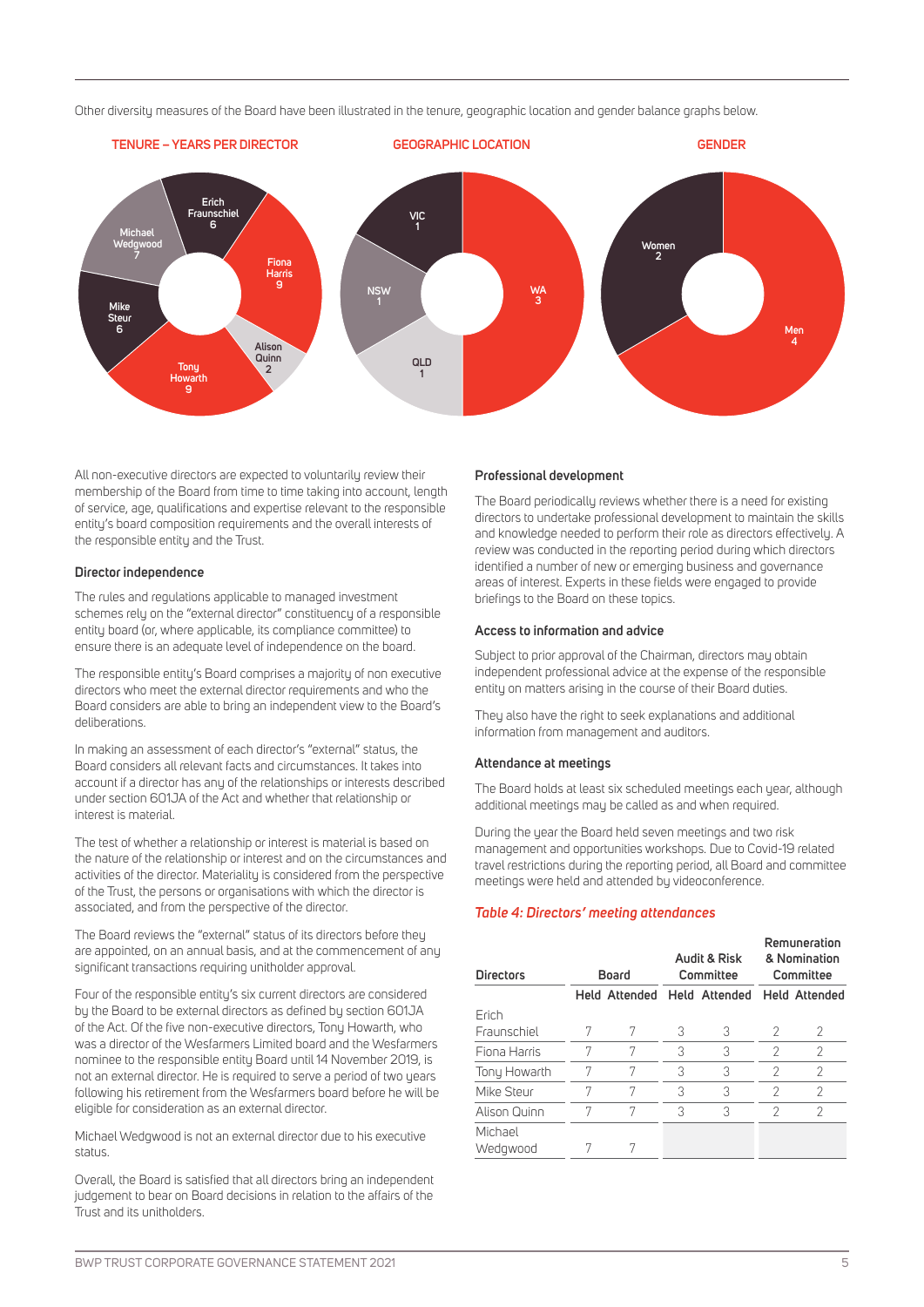# **3. CULTURE**

The responsible entity is committed to instilling a culture of acting lawfully, ethically and responsibly.

### **Core values**

The core values of *Respectful*, *Responsible* and *Resourceful* are described in more detail in the annual report and on the Trust website. They were developed collaboratively by all members of the responsible entity team and endorsed by the Board. They underpin all of our corporate governance systems, policies and behaviours.

### **Code of Conduct and related policies**

Copies of the Code of Conduct and related policies applicable to the responsible entity are available on the Trust's website.

- > Code of Conduct The Wesfarmers Limited Code of Conduct applies to the responsible entity directors, employees and contractors. It sets the minimum acceptable standards of behaviour. The responsible entity Board is informed of any material breaches of the Code.
- > Whistleblower Policy The responsible entity encourages team members to speak up about any unlawful or unethical behaviours that are not consistent with the core values. Customers and suppliers may also report inappropriate behaviours under this Policy. Subject to the confidentiality provisions of the Whistleblower Policy, the Board is informed of any material incidents reported under this policy.
- > Anti-bribery Policy The giving of bribes or other inappropriate payments to public officials is prohibited by the responsible entity. The Wesfarmers Limited Anti-bribery Policy applies to the responsible entity directors, employees and contractors. Any material breaches of the policy are reported to the Board.
- > Securities Dealing Policy Dealing in the Trust's securities by directors, employees and contractors of the responsible entity is subject to the responsible entity's Securities Dealing Policy and applicable statutory regulations. Any material breaches of the policy are reported to the Board.

## **Conflicts Management**

Due to the corporate structure of the responsible entity and Trust and the purpose for which the Trust was established, a substantial proportion of the Trust's transactions are with parties related to the responsible entity. The Trust is required under its Compliance Plan to manage the conflicts of interest that may arise in the course of its business so that unitholders' interests are protected.

The responsible entity's obligations and conflicts management processes are addressed primarily through the:

- > Conflicts Management Policy This policy identifies circumstances where conflicts of interest may arise and outlines the requirement to evaluate conflicts, control or avoid conflicts, and disclose relevant conflicts of interest. The policy also sets out who is responsible for managing conflicts and addresses the requirement to monitor, review, and have appropriate board approval processes.
- > Directors' Conflict of Interests Policy This policy governs the disclosure of directors' interests and procedures for managing conflicts that may arise through those interests.

These policies should be read in conjunction with the Code of Conduct, Securities Dealing Policy and Anti-bribery Policy which also contain procedures that have relevance for conflicts management.

#### **Diversity**

The requirement for a listed entity to have and disclose a diversity policy is not applicable to externally managed listed entities. The Trust is an externally managed listed entity and does not have any direct employees.

The responsible entity's Board and seven team members are subject to the Wesfarmers Diversity Policy. To the extent that it can with a small team, the responsible entity is committed to working within the guiding principles and objectives set out in the Wesfarmers Diversity Policy. The responsible entity's commitment to diversity principles is reflected both in the Board's composition and in the workplace, where it is demonstrated daily by its support for flexible working arrangements for its team members both during the Covid-19 pandemic with fully supported work-from-home arrangements, and more generally as required, to allow team members to meet important family responsibilities. The responsible entity has been able to attract and retain a high calibre team with near equal gender representation.

### **Modern Slavery**

The responsible entity is committed to addressing the risk of modern slavery in its business, supply chains and investments. BWP released its first Modern Slavery Statement during the reporting period in relation to its actions during the year ended 30 June 2020. In June 2021, the Board adopted a Modern Slavery Policy. The Policy and the Statement can be found on the Trust's website.

# **4. INTEGRITY OF CORPORATE REPORTING**

The Board is responsible for ensuring accurate and timely reporting mechanisms are in place.

### **Role of the Audit & Risk Committee**

The Audit & Risk Committee assists the Board with its reviews of half year and full year financial statements. The committee assesses the clarity, adequacy and integrity of the corporate reporting processes. It considers the appropriateness of accounting policies, the manner in which unusual transactions or events have been disclosed and it reviews compliance with applicable accounting standards, ASX Listing Rules, the Corporations Act, the Compliance Plan and other legal requirements.

The Committee also assesses the performance of the external auditor and reviews the terms of their engagement and remuneration.

## **Integrity of financial reporting**

Before the Board approves the Trust's financial statements for a financial period, it receives from its Managing Director and Finance Manager a declaration that in their opinion, the financial records of the Trust have been properly maintained and that the financial statements comply with the appropriate accounting standards and give a true and fair view of the financial position and performance of the Trust and that the opinion has been formed on the basis of a sound system of risk management and internal control which is operating effectively. The declaration is supported by detailed questionnaires completed by management and was provided for both the half year results to 31 December and the full year results to 30 June and met the requirements of section 295A of the Corporations Act and Recommendation 4.2 of the ASX Recommendations.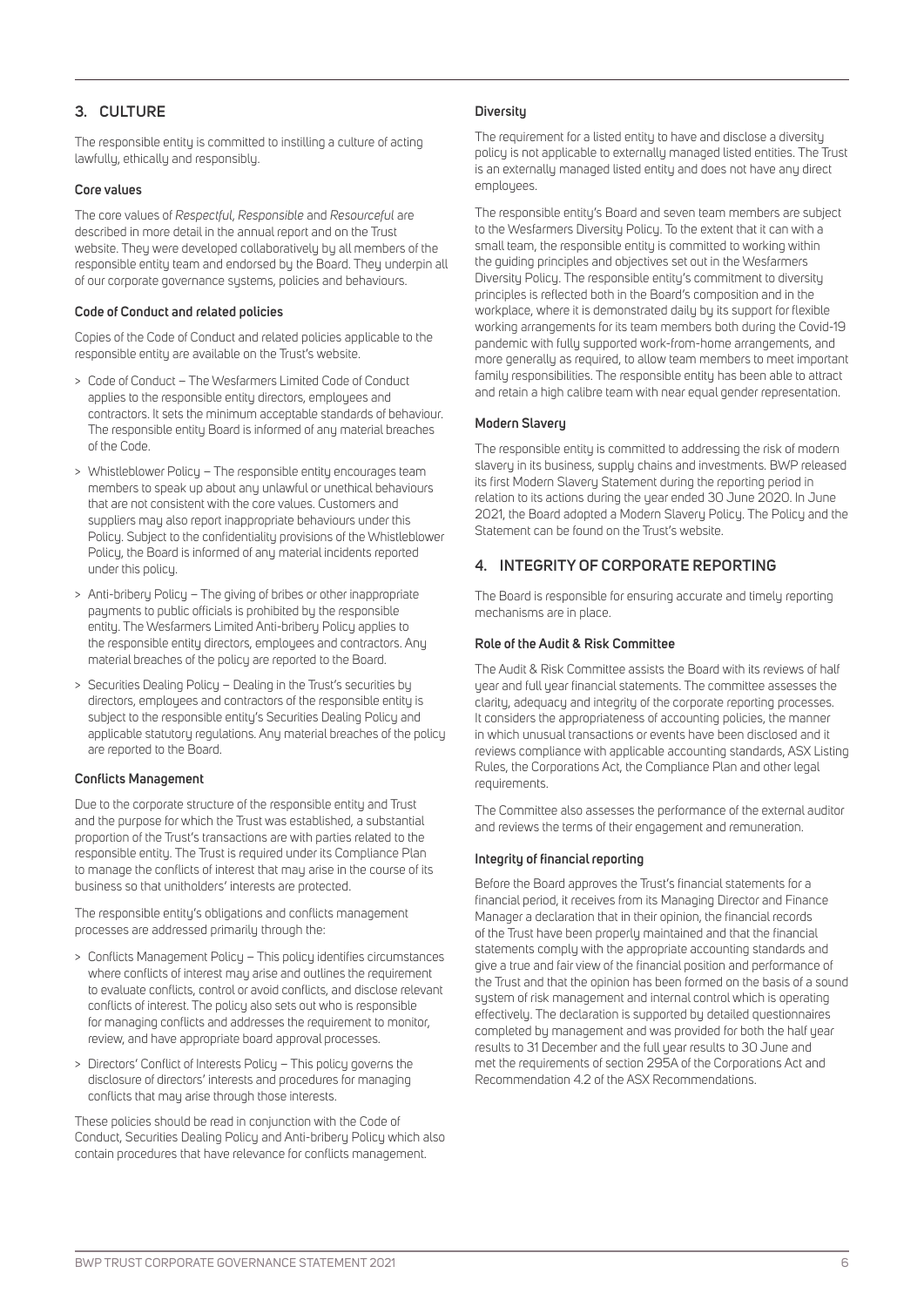#### **Periodic corporate reports**

Processes are in place to verify the integrity of periodic corporate reports (as defined in the ASX Recommendations) released to the market and that are not audited or reviewed by the external auditor. Examples of unaudited periodic corporate reports released by the Trust include the Directors' Report in the Annual Report.

Under the responsible entity's Market Disclosure Policy, all announcements to ASX (other than administrative announcements) require Board approval. The preparation of all releases is overseen by the Managing Director, who is responsible for satisfying himself that the content of the announcement is accurate and not misleading, and is supported by appropriate verification.

This requirement applies equally to audited and unaudited corporate reports.

# **5. TIMELY AND BALANCED DISCLOSURES**

The responsible entity's continuous disclosure and market communications policies and practices are described in its Market Disclosure Policy. This policy is available on the website.

#### **Continuous disclosure**

The responsible entity is committed to providing unitholders and the market with equal and timely access to material information about its activities. All material ASX announcements require Board approval.

Officers of the Trust receive training on their continuous disclosure obligations and all announcements made to the market, including information provided to analysts, are posted to the Trust's website.

Directors receive copies of every ASX announcement immediately following its release.

## **Other market communications**

The Market Disclosure Policy also sets out its policies and practices for communications with investors and analysts.

To enhance communication with unitholders, important information including details of the Trust's properties, financial performance, ASX announcements, governance practices, distribution history and the Trust's complaints handling procedure can be found on the Trust's website.

The responsible entity provides advance notification of teleconferenced investor briefings following results announcements and makes these accessible for all investors.

All new and substantive investor presentation materials are placed on the Trust's website ahead of the presentation.

# **6. RIGHTS OF UNITHOLDERS**

The responsible entity respects the rights of the Trust's unitholders and ensures that appropriate information is provided to them via the annual report, half year report, ASX announcements, the Trust's website and at periodic unitholder meetings.

#### **Engagement with unitholders**

The responsible entity places considerable importance on facilitation of two-way communications with the Trust's unitholders and investors.

Prompt responses are provided to unitholders who contact the responsible entity with questions concerning the Trust's activities. Unitholders can also attend the investor teleconferences following the release of half and full year results. Recordings of these teleconferences are retained on the website for a reasonable period.

The responsible entity utilises the services of Computershare, a professional share registry service provider with a progressive approach to online security holder services. Computershare is expected to uphold the Trust's values and standards in its dealings with unitholders.

Unitholders are provided with the option to receive some or all Trust communications electronically. Unitholders are also able to send communications to the share registry and the responsible entity electronically.

#### **Investor relations program**

The responsible entity also has a pro-active investor relations program which includes engaging with institutional investors, private investors, sell-side and buy-side analysts, the financial media and security holder representative groups. The primary objective of the investor relations program is to allow investors and other financial market participants to gain a greater understanding of the Trust's business, governance, financial performance and prospects relative to the market and other Australian REITs.

## **Annual general meetings (AGMs)**

Listed trusts established in Australia as registered managed investment schemes are not required by the Corporations Act to have an AGM. As a general rule, unitholder meetings are held when required to approve significant related party transactions and amendments to the Trust's Constitution. Substantive resolutions at meetings of unitholders are generally decided by a poll rather than a show of hands. The external auditor is invited to attend all unitholder meetings.

# **7. RISK MANAGEMENT**

#### **Division of responsibilities**

The Board's responsibilities regarding risk management include setting risk strategy and risk appetite; overseeing the risk management, internal controls and compliance systems; overseeing the adequacy and integrity of the accounting and corporate reporting systems; monitoring the effectiveness of all risk management and compliance systems; and the appointment and removal of the external auditor.

Management develops and executes the risk strategy within the Board-approved risk appetite and manages its implementation across the Trust's operations. Management is responsible for identifying, monitoring, mitigating and reporting on risks and compliance breaches.

#### **Audit & Risk Committee**

The Audit & Risk Committee assists the Board with its responsibilities for oversight of the implementation of the risk management framework, risk management systems, internal controls and reporting for both financial and non-financial risks. It reviews management processes for assessing trends or changes associated with material risks. Every year, it considers cyber risk, climate risk and the adequacy of the Trust's insurance programs.

#### **Risk management framework**

The responsible entity has an established risk management framework which sets the context for the framework within the overarching corporate governance framework; and which includes the risk management policy, statements of risk appetite, roles and responsibilities and risk management processes including risk identification, control, rating, monitoring and reporting.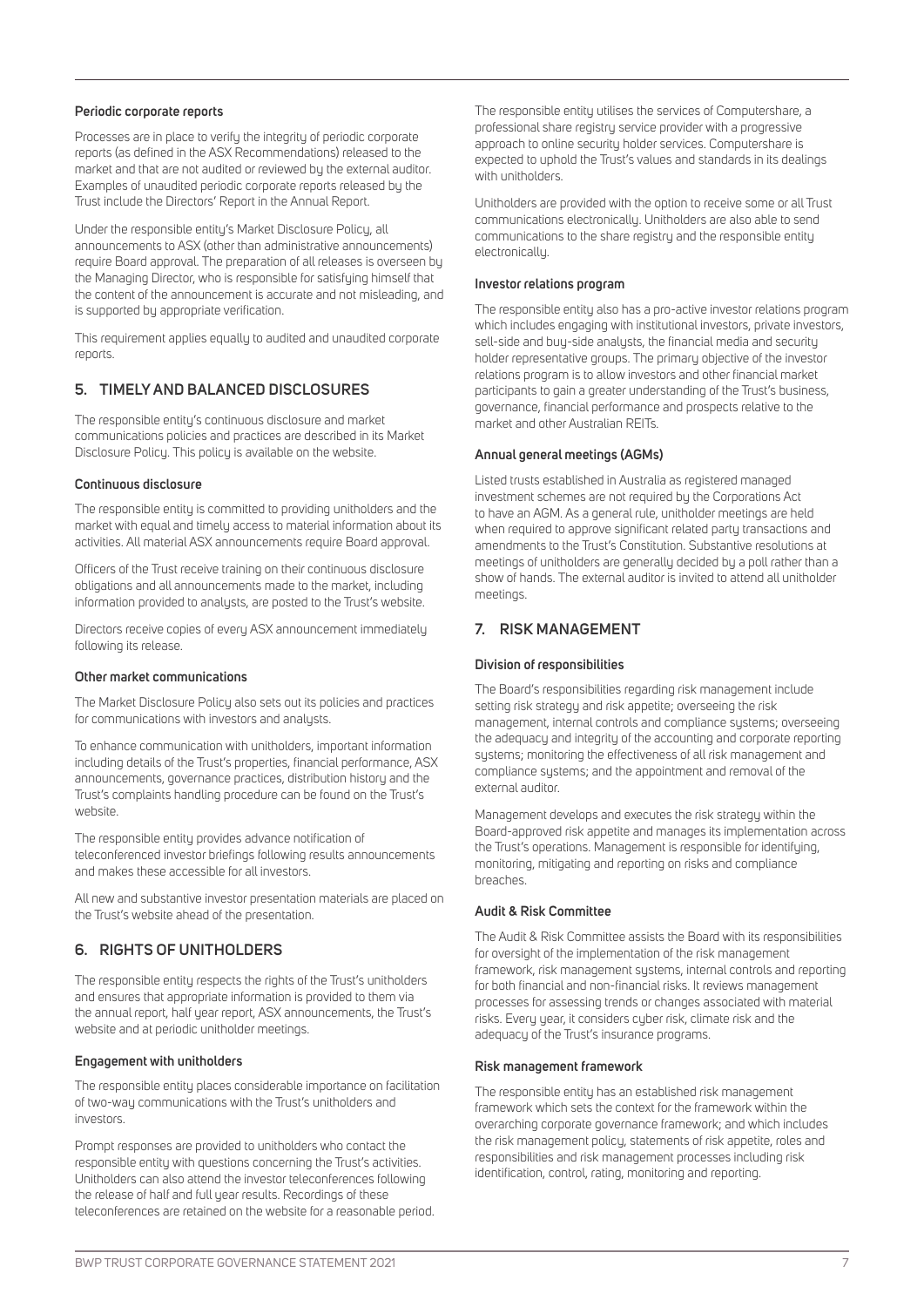The Committee reviews the Trust's risk management framework, policy and systems annually to satisfy itself that the framework continues to be sound, and that the responsible entity is operating with due regard to the risk appetite set by the Board.

A review was completed during the reporting period.

#### **Risk review initiatives**

External risk management experts were engaged during the reporting period:

- > to run two climate change scenarios for use as the basis for climate risk identification and assessment and to provide context to the types of climate-related risks and opportunities BWP may face in the future
- > to conduct an independent review of the Trust's risk management framework and its risk reporting processes, and
- > to facilitate two risks and opportunities workshops with Board and management focussing on material or emerging risks and the development of opportunities arising from the changing operating environment.

While not delivering any unexpected outcomes, the review and workshops served to confirm that the Trust's risk management framework and processes are comprehensive and appropriate for the Trust's business. Some opportunities for refinement of the Board's risk appetite descriptions and improved communication of the Trust's risk management activities were identified.

A Climate Change Policy was developed and adopted during the reporting period in response to an earlier independent assessment of the Trust's alignment with the Task Force on Climate-related Financial Disclosures ("TCFD"). This policy is available on the Trust's website.

#### **Exposure to environmental and social risks**

The responsible entity is committed to acting responsibly and ethically and operating its business in a manner that is sustainable.

The outcomes of the risk and opportunity assessment process completed during the reporting period did not identify any material risks due to climate change and climate change related risk.

Modern slavery risk in the Trust's supply chains was also considered during the reporting period. Some categories of supplier risk have been identified as focus areas, but overall, the Trust's exposure to modern slavery risk is not considered to be material in view of the nature of the Trust's business and its small number of primarily Australian suppliers. More detail about these risks can be found in the Modern Slavery Statement on the Trust's website.

The extent to which the Trust has a material exposure to environmental and social risks, and how it manages or intends to manage those risks is disclosed in the Managing Director's Report in the Annual Report and on the Trust website under its Sustainability report.

#### **Compliance framework**

As a registered managed investment scheme, the responsible entity has a Compliance Plan that is reviewed every year to ensure that the responsible entity, as manager of the Trust, complies with the Corporations Act, its AFS Licence conditions and the ASX listing Rules.

It reinforces the responsible entity's obligations to act lawfully, ethically and responsibly; to manage conflicts of interest and protect Trust property; to identify and report breaches; and keep proper records.

A Compliance Manager provides quarterly reports to the Board on the responsible entity's conduct against the Compliance Plan.

KPMG, the external auditor of the Compliance Plan, has completed its annual audit of compliance with the Compliance Plan for the year ended 30 June 2021. No material breaches of the plan were identified as a result of this audit.

#### **Internal audit**

The Audit & Risk Committee periodically assesses the requirement for an internal audit function. The Committee considers such factors as complexity, diversity and scale of the Trust's activities, the number of employees and corporate culture, as well as organisational activities or concerning trends that would indicate a requirement for an internal audit function. The Board also takes into account other service providers providing assurances to the responsible entity, such as independent experts, independent valuers, legal advisers, external and compliance auditors, quarterly compliance manager reviews and environmental specialists. A review was conducted during the reporting period, and it was determined that an independent audit function was not necessary at this time.

The effectiveness of the responsible entity's governance, risk management and internal control processes were enhanced by continuous improvement initiatives. The extensive reviews of the risk management system and processes that were conducted both internally and by external consultants during the reporting period resulted in some minor risk management framework modifications and improved clarity of risk appetite statements. All key governance documents and policies are subject to regular reviews and a number of policies were updated during the reporting period to ensure ongoing consistency with regulatory developments, regulator guidance and changes in generally accepted practices.

# **8. REMUNERATION**

As an externally managed entity, the ASX Recommendations 8.1 to 8.3 under Principle 8 relating to fair and responsible remuneration are not applicable to the Trust. An alternative recommendation applies requiring the entity to disclose the terms governing the remuneration of the manager, that is, the responsible entity.

#### **Remuneration of the manager**

The right of the responsible entity to be remunerated and indemnified by the Trust is set out in the constitution of the Trust and disclosed in the notes to the financial statements in the annual report. The Trust Constitution is available on the Trust's website.

#### **Remuneration of non-executive directors and executives**

Remuneration expenses of the responsible entity are not borne by the Trust. Directors are remunerated via the responsible entity, and management services are provided to the responsible entity by Wesfarmers. Wesfarmers employees seconded to the responsible entity to provide management services to the Trust are engaged in dedicated roles to act exclusively for the responsible entity on behalf of the Trust and are paid directly by Wesfarmers. Short term incentives paid by Wesfarmers to employees engaged by the responsible entity are based entirely on the performance of the Trust and the furthering of the objectives of the Trust.

For the financial year ended 30 June 2021, each non executive director was entitled to a director's fee. Non-executive directors do not receive options or bonus payments, nor do they receive retirement benefits in connection with their directorships other than statutory superannuation. There are no equity incentive schemes in relation to the Trust.

Details of the remuneration policy for directors are disclosed in the notes to the financial statements of the Trust's annual report.